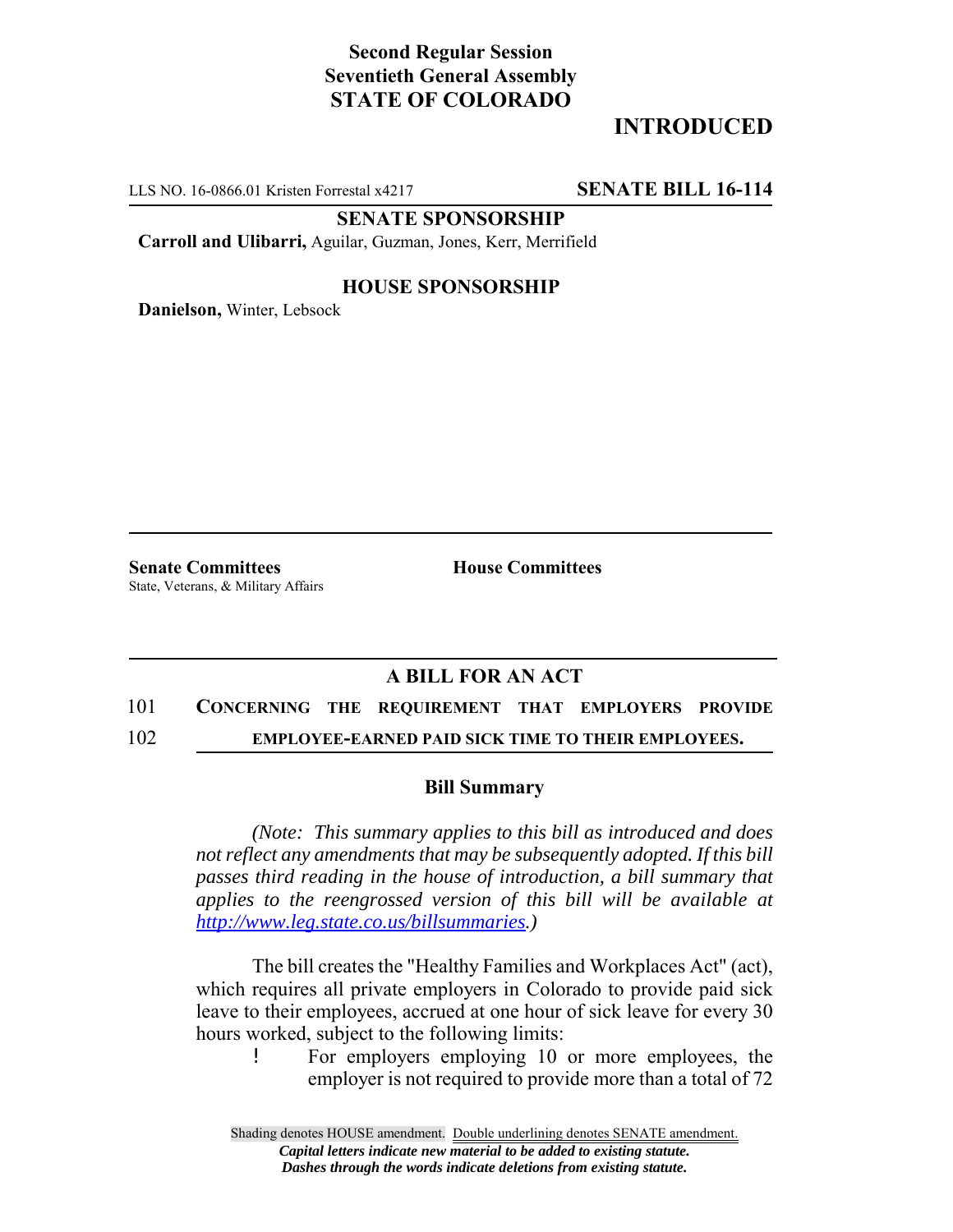hours of paid sick leave in a 12-month period; and

! For employers employing fewer than 10 employees, the employer is not required to provide more than a total of 40 hours of paid sick leave in a 12-month period.

An employee would start accruing paid sick leave when his or her employment begins and would be permitted to use his or her accrued paid sick leave as it is accrued.

Additionally, an employee would be allowed to carry forward and use in subsequent calendar years paid sick leave that is not used in the year in which it is accrued, subject to the caps on the total amount of leave allowed in a 12-month period.

Employees may use accrued paid sick leave to be absent from work for the following purposes:

- ! The employee has a mental or physical illness, injury, or health condition; needs a medical diagnosis, care, or treatment related to such illness, injury, or condition; or needs to obtain preventive medical care;
- ! The employee needs to care for a family member who has a mental or physical illness, injury, or health condition; needs a medical diagnosis, care, or treatment related to such illness, injury, or condition; or needs to obtain preventive medical care;
- ! The employee or family member has been the victim of domestic abuse, sexual assault, or harassment and needs to be absent from work for purposes related to such crime; or
- ! A public official has ordered the closure of the school or place of care of the employee's child or of the employee's place of business due to a public health emergency, necessitating the employee's absence from work.

The bill prohibits an employer from retaliating against an employee who uses his or her paid sick leave or otherwise exercises his or her rights under the act. Employers are required to notify employees of their rights under the act by providing employees with a written notice of their rights and displaying a poster, developed by the division of labor (division) in the department of labor and employment, detailing employees' rights under the act.

Employers must retain records documenting, by employee, the hours worked, paid sick leave accrued, and paid sick leave used and make such records available to the division to monitor compliance with the act.

The director of the division will implement and enforce the act and adopt rules necessary for such purposes. The bill treats an employee's information about his, her, or a family member's health condition or domestic abuse, sexual assault, or harassment case as confidential and prohibits an employer from disclosing such information or requiring the employee to disclose such information as a condition of using paid sick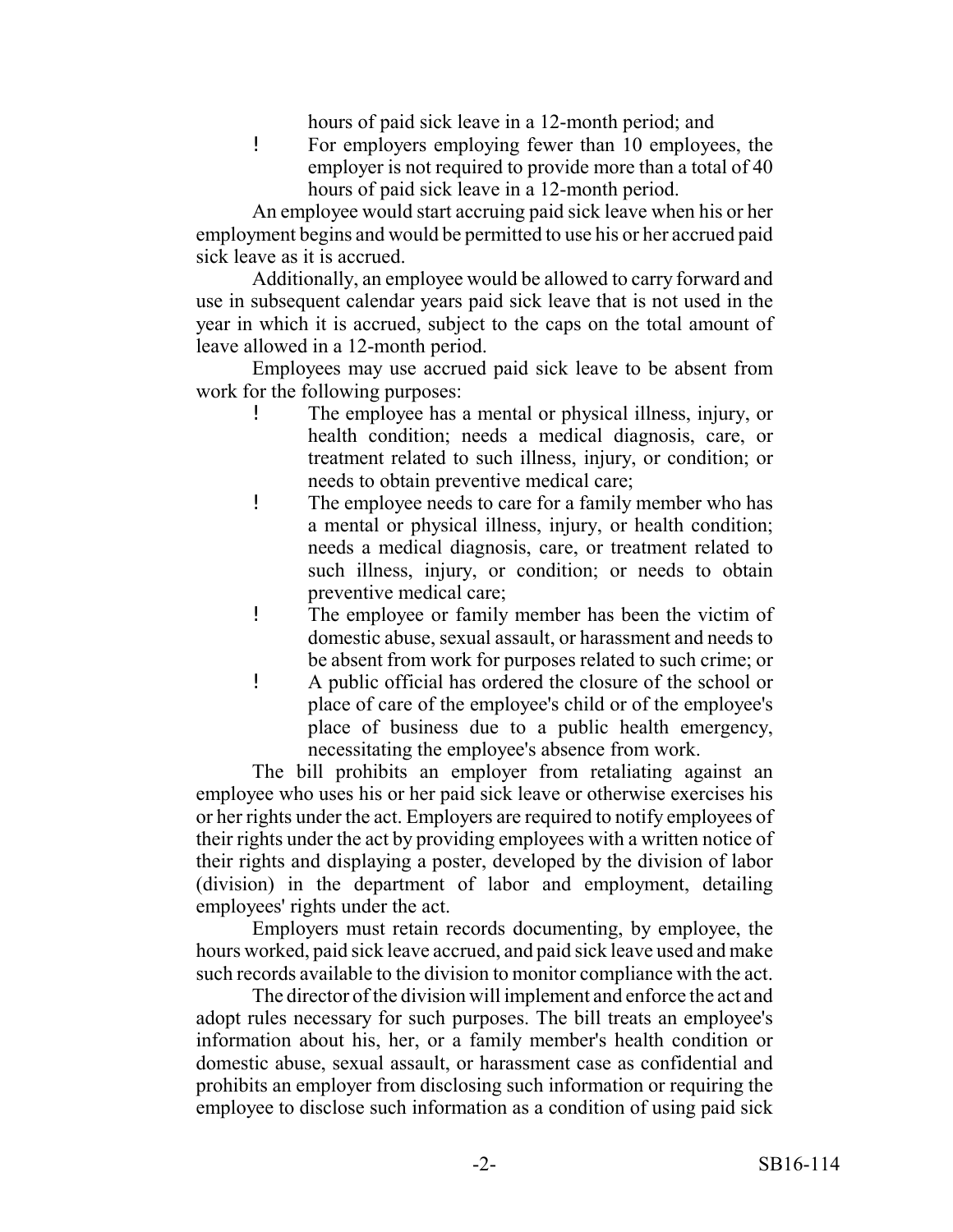leave.

Employers, including public employers, that provide comparable paid leave to their employees and allow employees to use that leave as permitted under the act are not required to provide additional paid sick leave to their employees.

Employees covered by a collective bargaining agreement would not be entitled to sick leave under the act if the collective bargaining agreement expressly waives the requirements of the act and provides an equivalent benefit to covered employees.

| $\mathbf{1}$   | Be it enacted by the General Assembly of the State of Colorado:     |
|----------------|---------------------------------------------------------------------|
| $\overline{2}$ | <b>SECTION 1.</b> In Colorado Revised Statutes, add article 13.1 to |
| 3              | title 8 as follows:                                                 |
| $\overline{4}$ | <b>ARTICLE 13.1</b>                                                 |
| 5              | <b>Healthy Families and Workplaces</b>                              |
| 6              | 8-13.1-101. Short title. THE SHORT TITLE OF THIS ARTICLE IS THE     |
| $\tau$         | "HEALTHY FAMILIES AND WORKPLACES ACT".                              |
| 8              | 8-13.1-102. Definitions. As USED IN THIS ARTICLE, UNLESS THE        |
| 9              | <b>CONTEXT OTHERWISE REQUIRES:</b>                                  |
| 10             | (1) "DIRECTOR" MEANS THE DIRECTOR OF THE DIVISION.                  |
| 11             | "DIVISION" MEANS THE DIVISION OF LABOR IN<br>(2)<br><b>THE</b>      |
| 12             | DEPARTMENT OF LABOR AND EMPLOYMENT CREATED IN SECTION 8-1-103.      |
| 13             | (3) "DOMESTIC ABUSE" HAS THE MEANING SET FORTH IN SECTION           |
| 14             | 13-14-101 (2), C.R.S.                                               |
| 15             | (4) "EMPLOYEE" HAS THE MEANING SET FORTH IN SECTION 8-4-101         |
| 16             | (5).                                                                |
| 17             | (5) (a) "EMPLOYER" HAS THE MEANING SET FORTH IN SECTION             |
| 18             | 8-4-101 (6) BUT ALSO INCLUDES THE STATE AND ITS AGENCIES OR         |
| 19             | ENTITIES, COUNTIES, CITIES AND COUNTIES, MUNICIPALITIES, SCHOOL     |
| 20             | DISTRICTS, AND ANY POLITICAL SUBDIVISIONS OF THE STATE.             |
|                |                                                                     |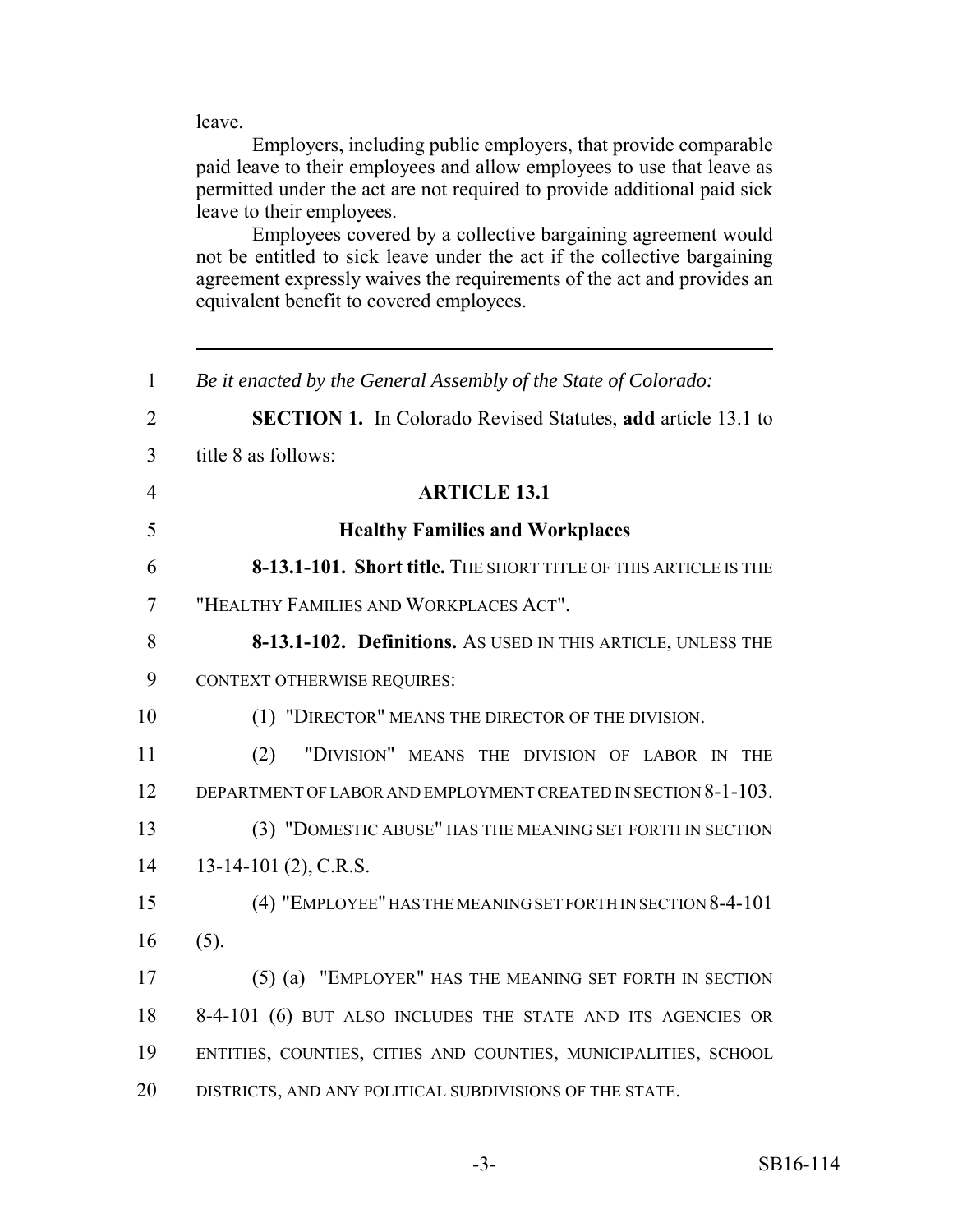(b) "EMPLOYER" DOES NOT INCLUDE THE FEDERAL GOVERNMENT.

(6) "FAMILY MEMBER" MEANS:

 (a) A PERSON RELATED TO AN EMPLOYEE BY BLOOD, MARRIAGE, OR ADOPTION WHO IS THE CHILD, PARENT, SPOUSE, SIBLING, GRANDPARENT, OR GRANDCHILD OF THE EMPLOYEE;

 (b) A FOSTER CHILD, PARENT, SIBLING, GRANDPARENT, OR GRANDCHILD OF THE EMPLOYEE OR A CHILD OF WHOM THE EMPLOYEE IS THE LEGAL GUARDIAN;

 (c) THE EMPLOYEE'S DOMESTIC PARTNER, AS DEFINED IN SECTION  $10 \qquad 24-50-603(6.5), C.R.S.$ ;

 (d) THE SPOUSE OF AN EMPLOYEE'S CHILD, PARENT, SIBLING, OR GRANDPARENT;

 (e) A LEGAL GUARDIAN OF AN EMPLOYEE, A PERSON WHO STOOD IN LOCO PARENTIS TO THE EMPLOYEE WHEN HE OR SHE WAS A MINOR, OR A PARENT OF THE EMPLOYEE'S SPOUSE;

 (f) A PERSON WHO RESIDES WITH THE EMPLOYEE AND HAS RESIDED WITH THE EMPLOYEE FOR MORE THAN SIX MONTHS; AND

 (g) ANY OTHER INDIVIDUAL RELATED BY BLOOD OR AFFINITY WHOSE CLOSE RELATIONSHIP WITH AN EMPLOYEE IS EQUIVALENT TO A FAMILY RELATIONSHIP.

 (7) "HARASSMENT" HAS THE SAME MEANING SET FORTH IN SECTION 18-9-111, C.R.S.

 (8) "PAID SICK LEAVE" MEANS TIME AWAY OR OFF FROM WORK 24 THAT IS:

 (a) COMPENSATED AT THE SAME HOURLY RATE AND WITH THE SAME BENEFITS, INCLUDING HEALTH CARE BENEFITS, AS THE EMPLOYEE NORMALLY EARNS DURING HOURS WORKED; AND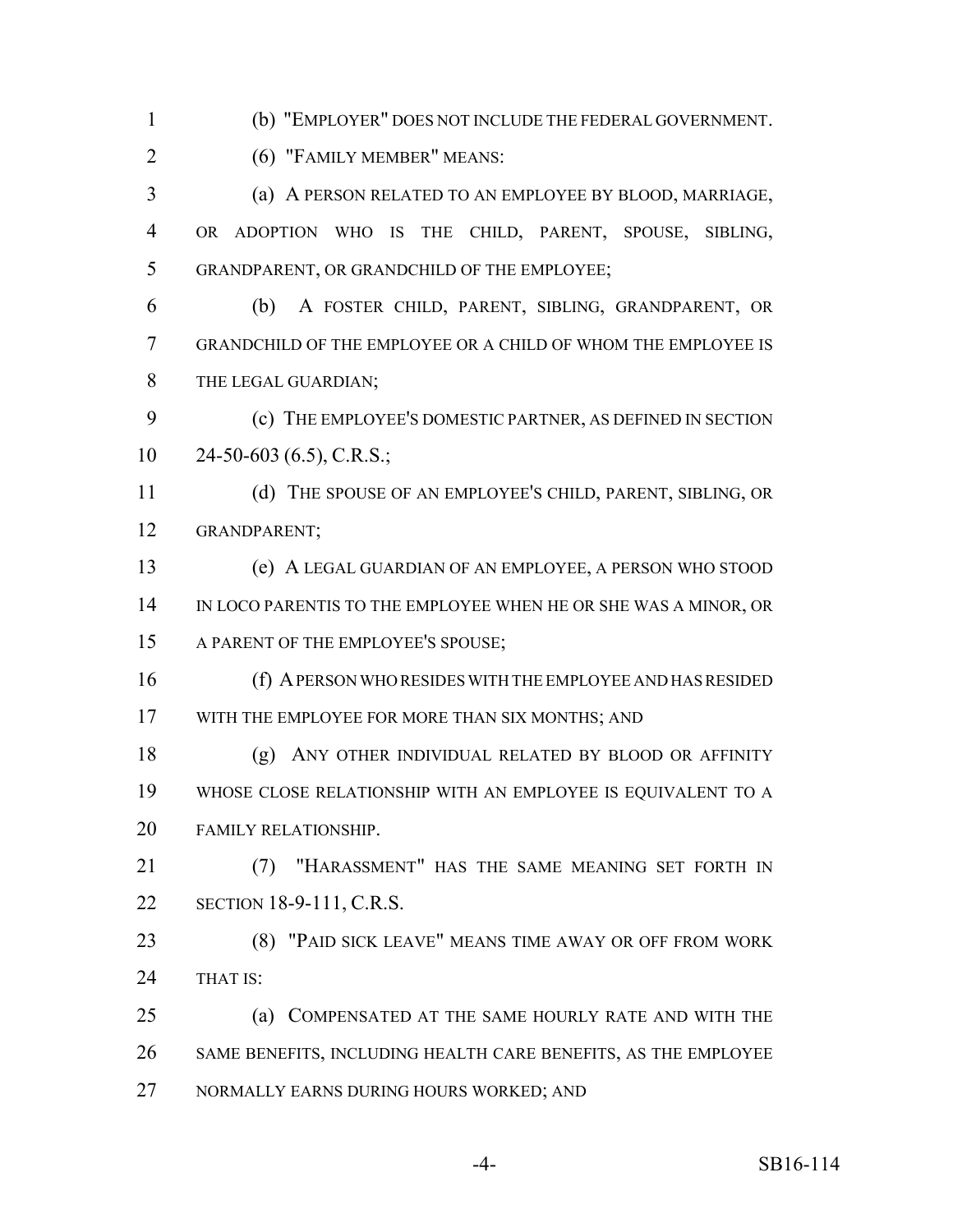(b) PROVIDED BY AN EMPLOYER TO AN EMPLOYEE FOR THE 2 PURPOSES DESCRIBED IN SECTION 8-13.1-104.

 (9) "RETALIATORY PERSONNEL ACTION" MEANS THE DISCHARGE, SUSPENSION, DEMOTION, OR OTHER ADVERSE ACTION TAKEN BY THE EMPLOYER AGAINST AN EMPLOYEE WHO EXERCISES HIS OR HER RIGHTS UNDER THIS ARTICLE.

 (10) "SEXUAL ASSAULT" HAS THE MEANING SET FORTH IN SECTION 8 18-3-402, C.R.S.

 **8-13.1-103. Paid sick leave - accrual - carry forward to subsequent calendar year - comparable leave provided by employer - no payment for unused leave.** (1) ALL EMPLOYEES WORKING IN COLORADO HAVE THE RIGHT TO PAID SICK LEAVE AS SPECIFIED IN THIS ARTICLE.

 (2) (a) AN EMPLOYER SHALL PROVIDE EACH EMPLOYEE AT LEAST ONE HOUR OF PAID SICK LEAVE FOR EVERY THIRTY HOURS WORKED BY THE EMPLOYEE; EXCEPT THAT:

 (I) AN EMPLOYER THAT EMPLOYS TEN OR MORE EMPLOYEES IS NOT REQUIRED TO PROVIDE EACH EMPLOYEE MORE THAN A TOTAL OF SEVENTY-TWO HOURS OF PAID SICK LEAVE IN A TWELVE-MONTH PERIOD; OR

**(II) AN EMPLOYER THAT EMPLOYS FEWER THAN TEN EMPLOYEES** 22 IS NOT REQUIRED TO PROVIDE EACH EMPLOYEE MORE THAN A TOTAL OF FORTY HOURS OF PAID SICK LEAVE IN A TWELVE-MONTH PERIOD.

 (b) NOTHING IN THIS ARTICLE PRECLUDES AN EMPLOYER FROM PROVIDING EMPLOYEES MORE PAID SICK LEAVE THAN THE AMOUNTS SPECIFIED IN THIS SUBSECTION (2).

(c) AN EMPLOYEE WHO IS EXEMPT FROM OVERTIME REQUIREMENTS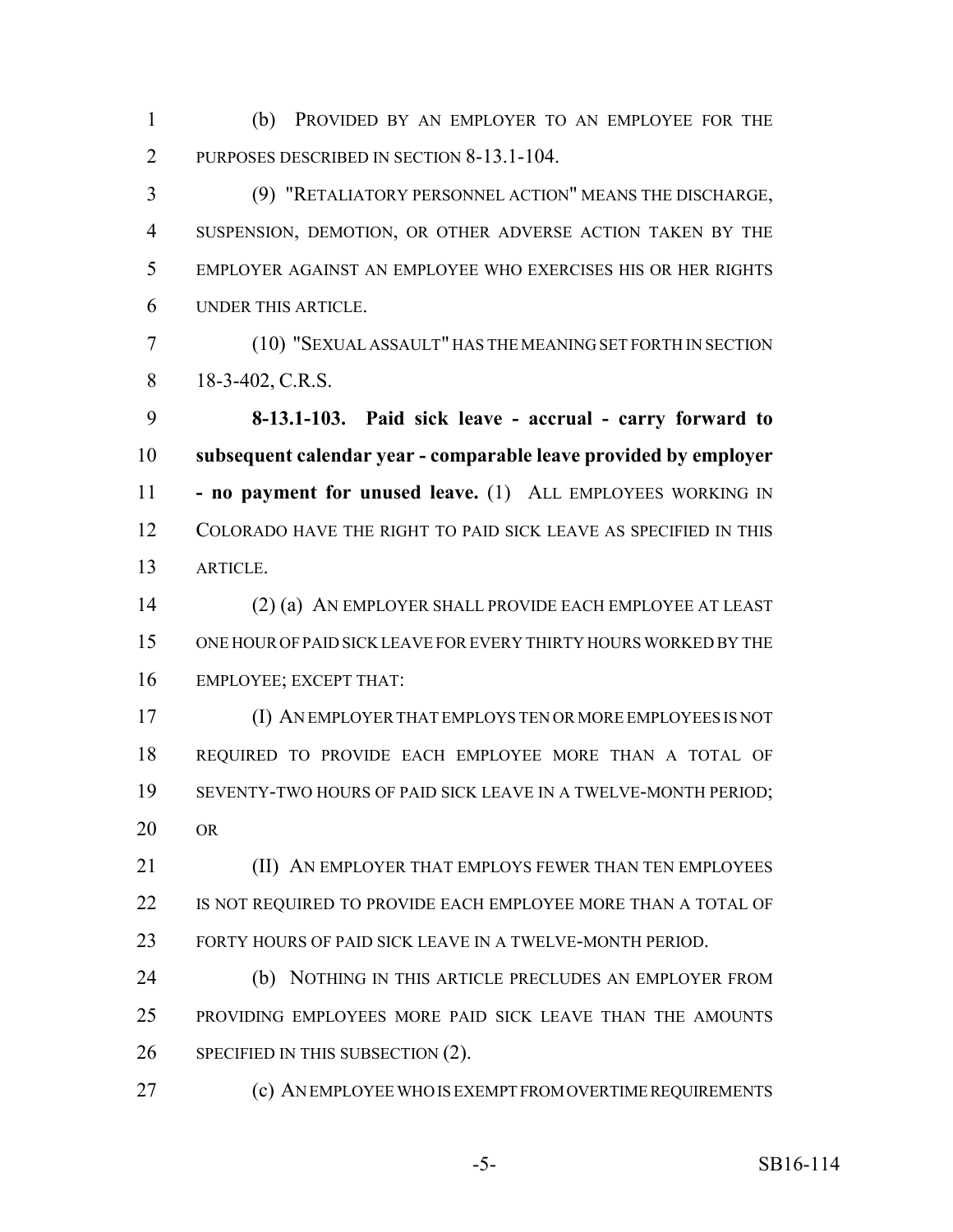UNDER SECTION 213 (a) (1) OF THE FEDERAL "FAIR LABOR STANDARDS ACT OF 1938", AS AMENDED, 29 U.S.C. SEC. 201 ET SEQ., SHALL ACCRUE PAID SICK LEAVE BASED ON THE ASSUMPTION THAT THE EMPLOYEE WORKS FORTY HOURS A WEEK.IF THE EMPLOYEE'S NORMAL WORK WEEK CONSISTS OF FEWER THAN FORTY HOURS, THE EMPLOYEE SHALL ACCRUE PAID SICK LEAVE BASED UPON THE NUMBER OF HOURS THAT COMPRISE THE EMPLOYEE'S NORMAL WORK WEEK.

 (3) (a) AN EMPLOYEE SHALL BEGIN TO ACCRUE PAID SICK LEAVE WHEN EMPLOYMENT WITH THE EMPLOYER BEGINS AND IS ENTITLED TO USE HIS OR HER ACCRUED PAID SICK LEAVE AS IT IS ACCRUED.

 (b) ANY AMOUNT OF PAID SICK LEAVE THAT AN EMPLOYEE ACCRUES IN A CALENDAR YEAR BUT DOES NOT USE CARRIES FORWARD TO, AND MAY BE USED IN, SUBSEQUENT CALENDAR YEARS, BUT THE EMPLOYER IS NOT REQUIRED TO ALLOW THE EMPLOYEE TO USE MORE PAID SICK LEAVE IN A TWELVE-MONTH PERIOD THAN THE AMOUNTS SPECIFIED IN 16 SUBPARAGRAPH (I) OR (II) OF PARAGRAPH (a) OF SUBSECTION (2) OF THIS SECTION, AS APPLICABLE.

18 (4) (a) AN EMPLOYER THAT HAS A PAID LEAVE POLICY FOR ITS EMPLOYEES MAY SATISFY THE REQUIREMENTS OF THIS SECTION AND IS NOT REQUIRED TO PROVIDE ADDITIONAL PAID SICK LEAVE TO ITS EMPLOYEES 21 IF THE EMPLOYER:

 (I) MAKES AVAILABLE TO ITS EMPLOYEES, THROUGH ITS PAID LEAVE POLICY, AN AMOUNT OF PAID LEAVE SUFFICIENT TO MEET THE 24 ACCRUAL REQUIREMENTS OF SUBSECTION (2) OF THIS SECTION; AND

 (II) ALLOWS ITS EMPLOYEES TO USE THE PAID LEAVE FOR THE SAME PURPOSES AND UNDER THE SAME CONDITIONS AS THOSE APPLICABLE TO PAID SICK LEAVE UNDER THIS ARTICLE.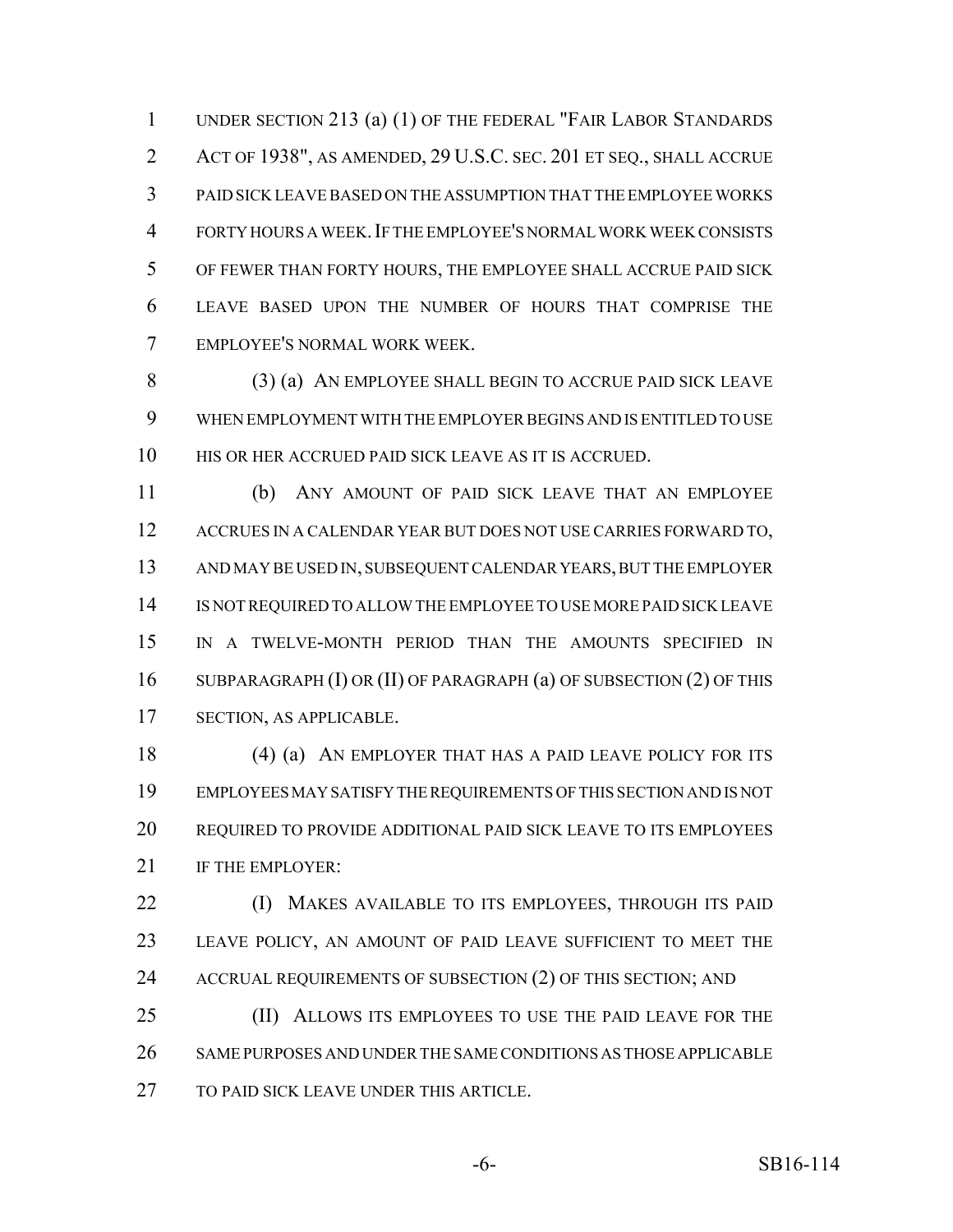(b) THIS SECTION DOES NOT APPLY TO EMPLOYEES IN THE STATE PERSONNEL SYSTEM IF THE STATE'S LEAVE POLICY PROVIDES AN EQUIVALENT BENEFIT TO STATE PERSONNEL SYSTEM EMPLOYEES WHO WOULD OTHERWISE BE COVERED BY THIS ARTICLE.

 (c) THIS SECTION DOES NOT APPLY TO EMPLOYEES OF A LOCAL GOVERNMENT, AS DEFINED IN SECTION 29-1-102 (13), C.R.S., IF THE LOCAL GOVERNMENT'S LEAVE POLICY PROVIDES AN EQUIVALENT BENEFIT TO ITS EMPLOYEES WHO WOULD OTHERWISE BE COVERED BY THIS ARTICLE.

 (5) (a) EXCEPT AS SPECIFIED IN PARAGRAPH (b) OF THIS SUBSECTION (5), NOTHING IN THIS SECTION REQUIRES AN EMPLOYER TO PROVIDE FINANCIAL OR OTHER REIMBURSEMENT OF ACCRUED BUT UNUSED PAID SICK LEAVE TO AN EMPLOYEE UPON TERMINATION, RESIGNATION, RETIREMENT, OR OTHER SEPARATION FROM EMPLOYMENT.

 (b) IF AN EMPLOYEE SEPARATES FROM EMPLOYMENT AND IS REHIRED BY THE SAME EMPLOYER WITHIN TWELVE MONTHS AFTER THE SEPARATION, THE EMPLOYER SHALL REINSTATE ANY PAID SICK LEAVE THAT THE EMPLOYEE HAD ACCRUED BUT NOT USED DURING HIS OR HER INITIAL EMPLOYMENT WITH THE EMPLOYER AND HAD NOT BEEN CONVERTED TO MONETARY COMPENSATION TO THE EMPLOYEE AT THE 20 TIME OF SEPARATION FROM EMPLOYMENT.

 (6) AN EMPLOYER MAY LOAN PAID SICK LEAVE TO AN EMPLOYEE IN ADVANCE OF ACCRUAL OF PAID SICK LEAVE BY THE EMPLOYEE.

 **8-13.1-104. Use of paid sick leave - purposes - time increments.** (1) AN EMPLOYEE SHALL BE ALLOWED TO USE HIS OR HER ACCRUED PAID SICK LEAVE TO BE ABSENT FROM WORK FOR ANY OF THE FOLLOWING PURPOSES:

(a) THE EMPLOYEE: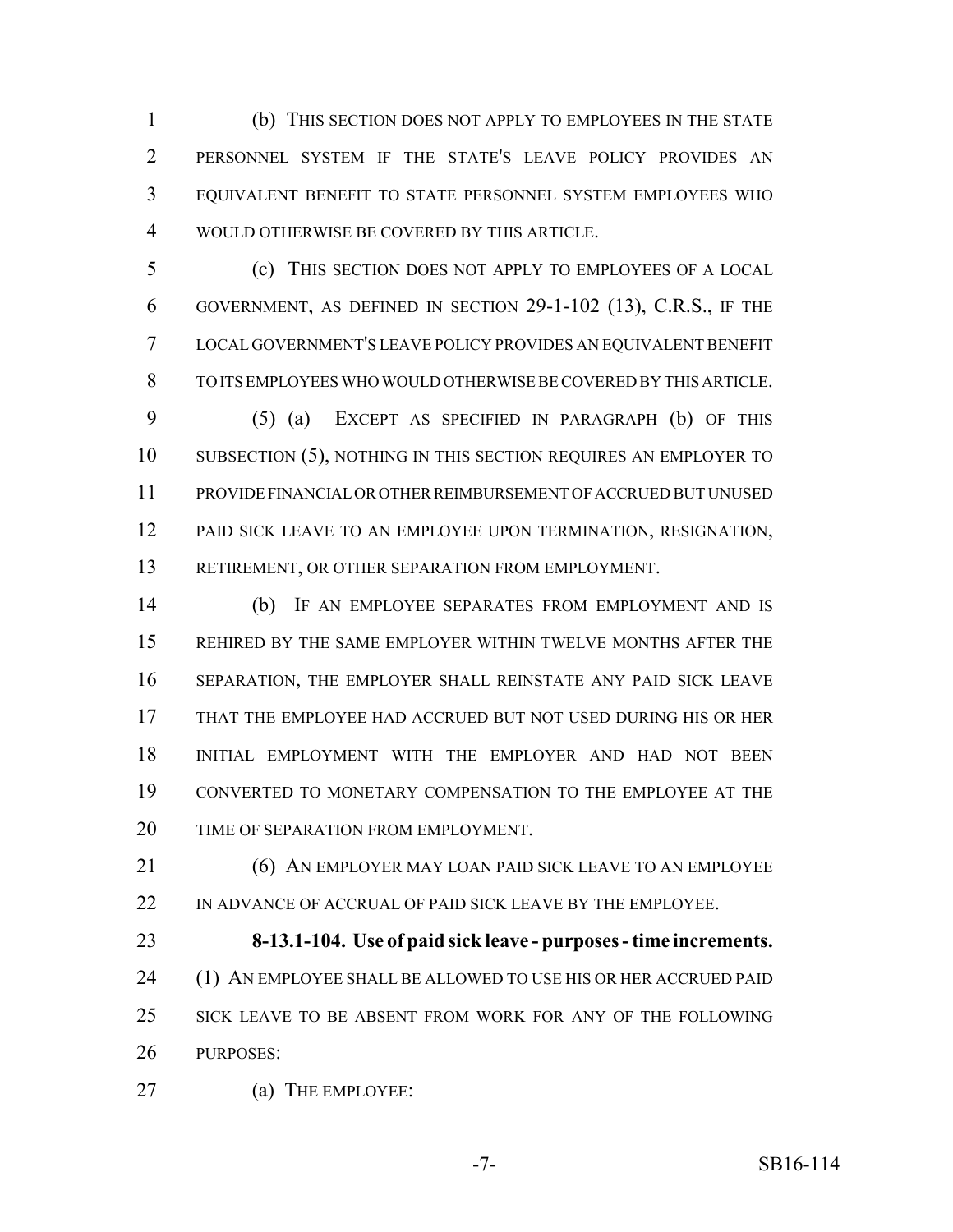(I) HAS A MENTAL OR PHYSICAL ILLNESS, INJURY, OR HEALTH CONDITION;

 (II) NEEDS TO OBTAIN A MEDICAL DIAGNOSIS, CARE, OR TREATMENT OF A MENTAL OR PHYSICAL ILLNESS, INJURY, OR HEALTH CONDITION; OR

(III) NEEDS TO OBTAIN PREVENTIVE MEDICAL CARE;

(b) THE EMPLOYEE NEEDS TO CARE FOR A FAMILY MEMBER WHO:

 (I) HAS A MENTAL OR PHYSICAL ILLNESS, INJURY, OR HEALTH CONDITION;

 (II) NEEDS TO OBTAIN A MEDICAL DIAGNOSIS, CARE, OR TREATMENT OF A MENTAL OR PHYSICAL ILLNESS, INJURY, OR HEALTH CONDITION; OR

(III) NEEDS TO OBTAIN PREVENTIVE MEDICAL CARE;

 (c) THE EMPLOYEE OR A FAMILY MEMBER HAS BEEN THE VICTIM OF DOMESTIC ABUSE, SEXUAL ASSAULT, OR HARASSMENT AND THE USE OF LEAVE IS TO:

 (I) SEEK MEDICAL ATTENTION FOR THE EMPLOYEE OR THE EMPLOYEE'S FAMILY MEMBER TO RECOVER FROM PHYSICAL OR PSYCHOLOGICAL INJURY OR DISABILITY CAUSED BY THE DOMESTIC ABUSE, SEXUAL ASSAULT, OR HARASSMENT;

(II) OBTAIN SERVICES FROM A VICTIM SERVICES ORGANIZATION;

**(III) OBTAIN PSYCHOLOGICAL OR OTHER COUNSELING;** 

23 (IV) SEEK RELOCATION DUE TO THE DOMESTIC ABUSE, SEXUAL ASSAULT, OR HARASSMENT; OR

 (V) TAKE LEGAL ACTION, INCLUDING PREPARATION FOR OR PARTICIPATION IN A CIVIL OR CRIMINAL PROCEEDING RELATING TO OR RESULTING FROM THE DOMESTIC ABUSE, SEXUAL ASSAULT, OR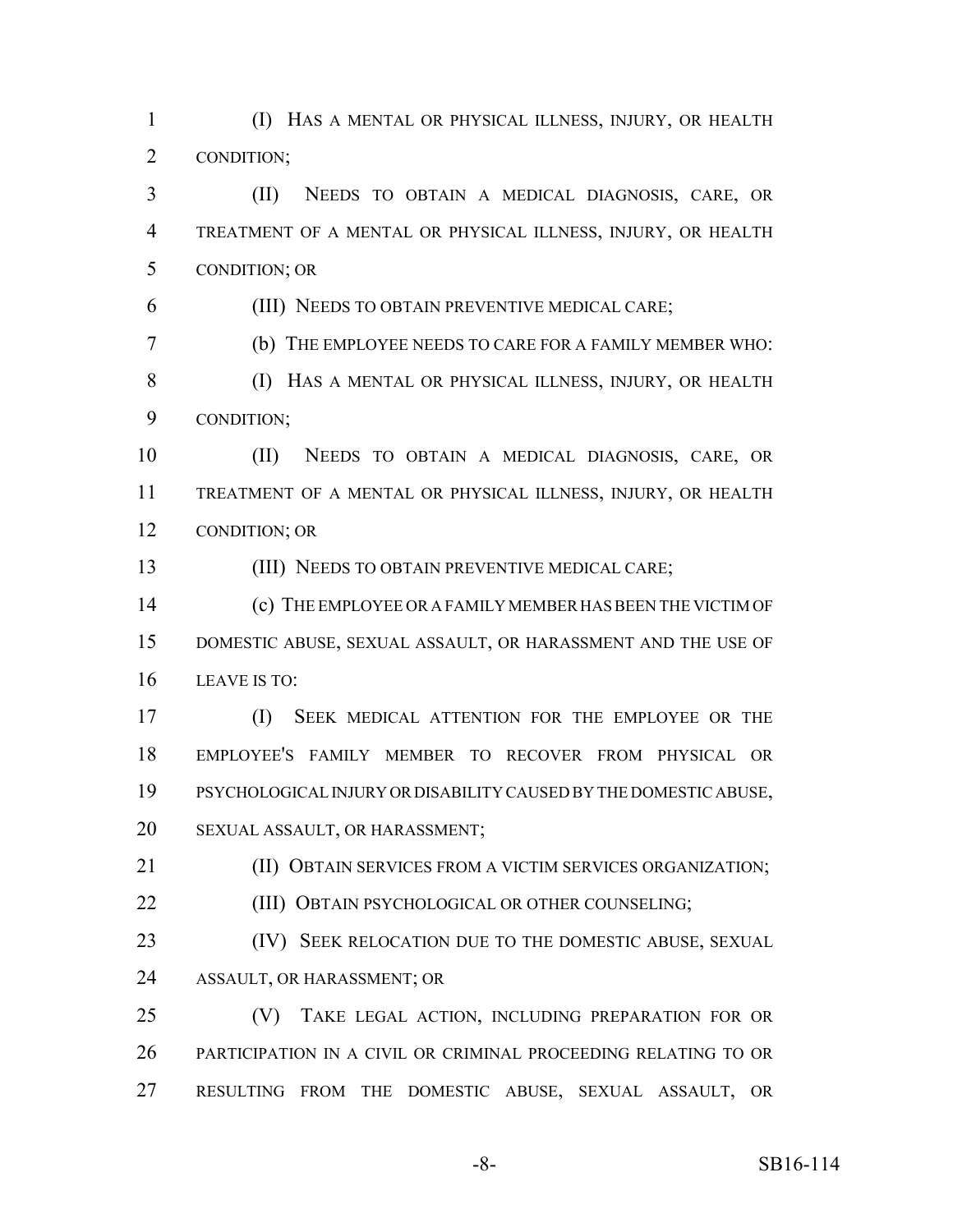HARASSMENT;

2 (d) DUE TO A PUBLIC HEALTH EMERGENCY, A PUBLIC OFFICIAL HAS ORDERED CLOSURE OF:

(I) THE EMPLOYEE'S PLACE OF BUSINESS; OR

 (II) THE SCHOOL OR PLACE OF CARE OF THE EMPLOYEE'S CHILD AND THE EMPLOYEE NEEDS TO BE ABSENT FROM WORK TO CARE FOR HIS OR HER CHILD.

 (2) THE EMPLOYER SHALL ALLOW AN EMPLOYEE TO USE PAID SICK LEAVE UPON ORAL REQUEST MADE BY THE EMPLOYEE. WHEN POSSIBLE, THE EMPLOYEE SHALL INCLUDE IN HIS OR HER REQUEST THE EXPECTED DURATION OF THE EMPLOYEE'S ABSENCE FROM WORK.

 (3) AN EMPLOYEE MAY USE PAID SICK LEAVE IN HOURLY INCREMENTS OR THE SMALLEST INCREMENT OF TIME THAT THE EMPLOYER'S PAYROLL SYSTEM USES TO ACCOUNT FOR ABSENCES OR USE OF OTHER TIME OFF, WHICHEVER IS SMALLER.AN EMPLOYEE EMPLOYED BY AN EMPLOYER THAT EMPLOYS TEN OR MORE EMPLOYEES MAY USE NO MORE THAN SEVENTY-TWO HOURS OF ACCRUED SICK LEAVE IN A TWELVE-MONTH PERIOD. AN EMPLOYEE EMPLOYED BY AN EMPLOYER THAT EMPLOYS FEWER THAN TEN EMPLOYEES MAY USE NO MORE THAN FORTY HOURS OF ACCRUED SICK LEAVE IN A TWELVE-MONTH PERIOD.

 (4) AN EMPLOYER SHALL NOT REQUIRE, AS A CONDITION OF PROVIDING PAID SICK LEAVE UNDER THIS ARTICLE, AN EMPLOYEE WHO USES PAID SICK LEAVE TO SEARCH FOR OR FIND A REPLACEMENT WORKER TO COVER THE TIME DURING WHICH THE EMPLOYEE IS ABSENT FROM WORK.

 **8-13.1-105. Employee rights protected - retaliation prohibited.** 27 (1) AN EMPLOYEE HAS THE FOLLOWING RIGHTS UNDER THIS ARTICLE: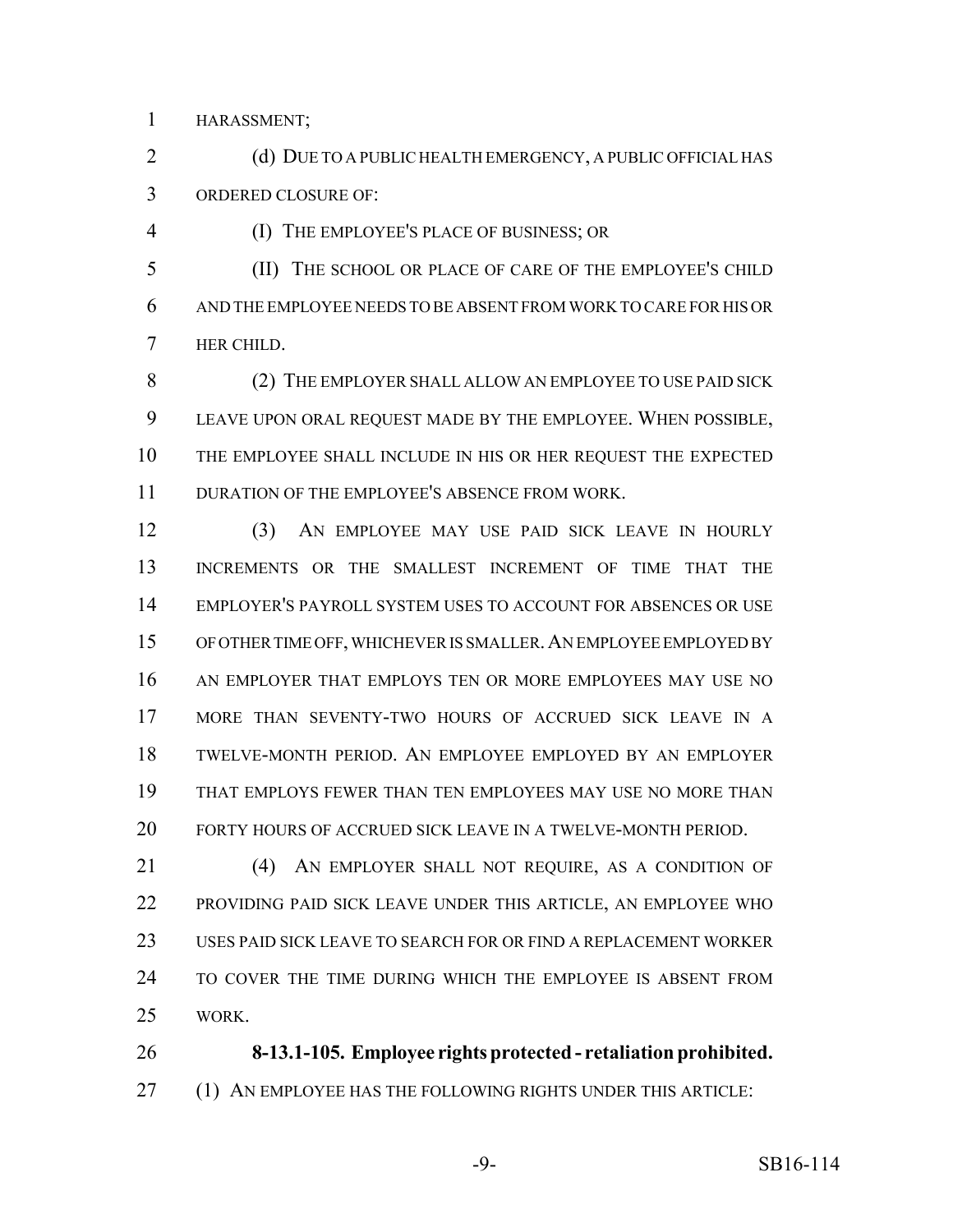(a) THE RIGHT TO USE ACCRUED PAID SICK LEAVE CONSISTENT WITH THIS ARTICLE;

 (b) THE RIGHT TO FILE A COMPLAINT OR INFORM ANY PERSON ABOUT AN EMPLOYER'S ALLEGED VIOLATION OF THIS ARTICLE;

 (c) THE RIGHT TO COOPERATE WITH THE DIVISION IN ITS INVESTIGATION OF AN ALLEGED VIOLATION OF THIS ARTICLE; AND

 (d) THE RIGHT TO INFORM ANY PERSON OF HIS OR HER POTENTIAL RIGHTS UNDER THIS ARTICLE.

 (2) (a) IT IS UNLAWFUL FOR AN EMPLOYER OR ANY OTHER PERSON TO INTERFERE WITH, RESTRAIN, OR DENY AN EMPLOYEE THE RIGHT TO EXERCISE OR ATTEMPT TO EXERCISE HIS OR HER RIGHTS UNDER THIS ARTICLE.

 (b) AN EMPLOYER SHALL NOT TAKE A RETALIATORY PERSONNEL ACTION OR DISCRIMINATE AGAINST AN EMPLOYEE WHO EXERCISES HIS OR HER RIGHTS UNDER THIS ARTICLE.

 (c) IT IS UNLAWFUL FOR AN EMPLOYER, UNDER ITS ABSENCE CONTROL POLICY, TO COUNT PAID SICK LEAVE USED BY AN EMPLOYEE AS AN ABSENCE THAT MAY LEAD TO OR RESULT IN DISCIPLINE, DISCHARGE, DEMOTION, SUSPENSION, OR ANY OTHER ADVERSE ACTION AGAINST THE EMPLOYEE.

 (3) A REBUTTABLE PRESUMPTION OF AN UNLAWFUL RETALIATORY PERSONNEL ACTION IS CREATED IF AN EMPLOYER TAKES AN ADVERSE ACTION AGAINST AN EMPLOYEE WITHIN NINETY DAYS AFTER THE EMPLOYEE:

(a) USES ACCRUED PAID SICK LEAVE;

 (b) FILES A COMPLAINT WITH THE DIVISION OR A COURT ALLEGING A VIOLATION OF THIS ARTICLE;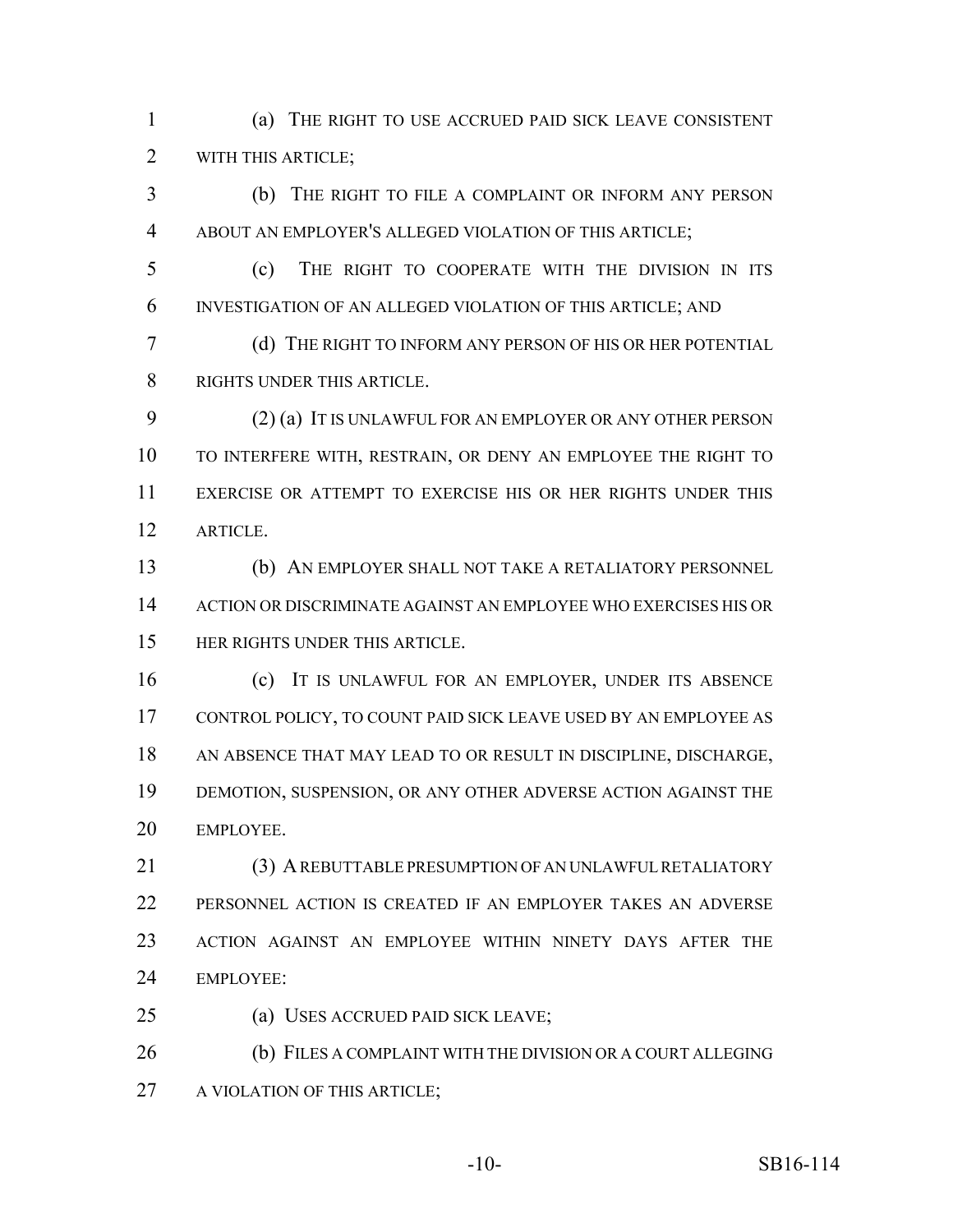(c) INFORMS ANY PERSON ABOUT AN EMPLOYER'S ALLEGED VIOLATION OF THIS ARTICLE;

 (d) COOPERATES WITH THE DIVISION OR ANOTHER PERSON IN THE INVESTIGATION OR PROSECUTION OF AN ALLEGED VIOLATION OF THIS ARTICLE;

 (e) OPPOSES ANY POLICY, PRACTICE, OR ACT THAT IS UNLAWFUL UNDER THIS ARTICLE; OR

8 (f) INFORMS ANY PERSON OF HIS OR HER RIGHTS UNDER THIS ARTICLE.

 (4) THE PROTECTIONS OF THIS SECTION APPLY TO ANY PERSON ACTING IN GOOD FAITH WHO ALLEGES A VIOLATION OF THIS ARTICLE, EVEN 12 IF THE ALLEGATION IS DETERMINED TO BE MISTAKEN.

 **8-13.1-106. Notice to employees.** (1) EMPLOYERS SHALL NOTIFY THEIR EMPLOYEES THAT THEY ARE ENTITLED TO PAID SICK LEAVE. THE NOTICE SHALL SPECIFY THE AMOUNT OF PAID SICK LEAVE TO WHICH EMPLOYEES ARE ENTITLED AND THE TERMS OF ITS USE UNDER THIS ARTICLE.THE NOTICE SHALL ALSO INFORM EMPLOYEES THAT EMPLOYERS CANNOT RETALIATE AGAINST AN EMPLOYEE FOR REQUESTING OR USING PAID SICK LEAVE AND THAT AN EMPLOYEE HAS THE RIGHT TO FILE A COMPLAINT OR BRING A CIVIL ACTION IF PAID SICK LEAVE IS DENIED BY THE EMPLOYER OR THE EMPLOYER RETALIATES AGAINST THE EMPLOYEE 22 FOR EXERCISING HIS OR HER RIGHTS UNDER THIS ARTICLE.

23 (2) AN EMPLOYER MAY COMPLY WITH THE NOTICE REQUIREMENTS OF THIS SECTION BY:

 (a) SUPPLYING EACH EMPLOYEE WITH A WRITTEN NOTICE CONTAINING THE INFORMATION SPECIFIED IN SUBSECTION (1) OF THIS SECTION THAT IS IN ENGLISH AND IN ANY LANGUAGE THAT IS THE FIRST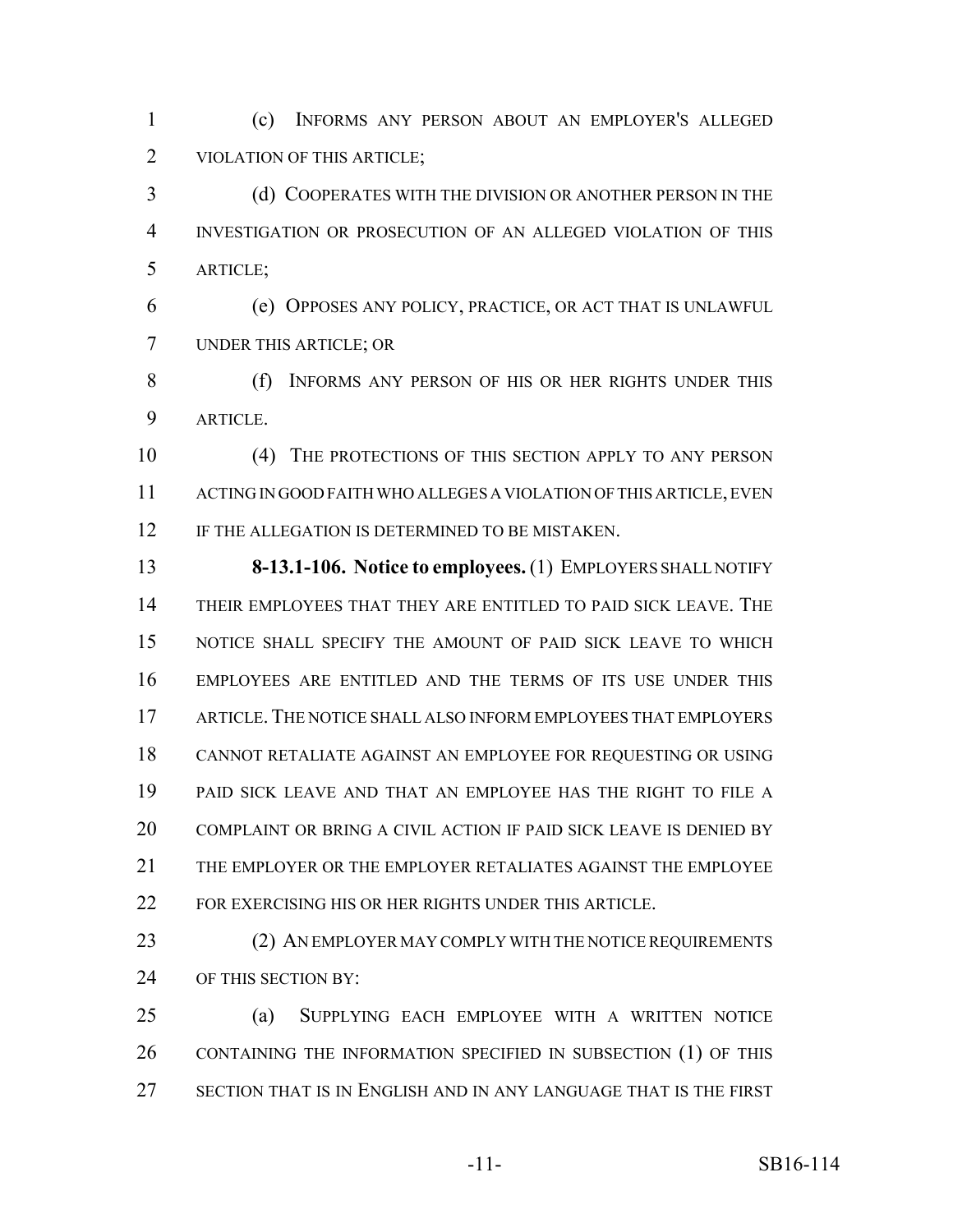LANGUAGE SPOKEN BY AT LEAST FIVE PERCENT OF THE EMPLOYER'S WORKFORCE; AND

 (b) DISPLAYING A POSTER IN A CONSPICUOUS AND ACCESSIBLE LOCATION IN EACH ESTABLISHMENT WHERE THE EMPLOYER'S EMPLOYEES WORK THAT CONTAINS THE INFORMATION REQUIRED BY SUBSECTION (1) OF THIS SECTION IN ENGLISH AND IN ANY LANGUAGE THAT IS THE FIRST LANGUAGE SPOKEN BY AT LEAST FIVE PERCENT OF THE EMPLOYER'S WORKFORCE.

 (3) THE DIVISION SHALL CREATE AND MAKE AVAILABLE TO EMPLOYERS POSTERS AND NOTICES THAT CONTAIN THE INFORMATION REQUIRED BY SUBSECTION (1) OF THIS SECTION, AND EMPLOYERS MAY USE 12 THE POSTERS AND NOTICES TO COMPLY WITH THE REQUIREMENTS OF THIS SECTION.

 (4) AN EMPLOYER WHO WILLFULLY VIOLATES THIS SECTION IS SUBJECT TO A CIVIL FINE NOT TO EXCEED ONE HUNDRED DOLLARS FOR EACH SEPARATE VIOLATION. THE FINE SHALL BE TRANSMITTED TO THE STATE TREASURER, WHO SHALL DEPOSIT IT IN THE GENERAL FUND.

 **8-13.1-107. Employer records.** (1) AN EMPLOYER SHALL RETAIN RECORDS FOR EACH EMPLOYEE FOR A FIVE-YEAR PERIOD, DOCUMENTING HOURS WORKED, PAID SICK LEAVE ACCRUED, AND PAID SICK LEAVE USED. UPON APPROPRIATE NOTICE AND AT A MUTUALLY AGREEABLE TIME, THE EMPLOYER SHALL ALLOW THE DIVISION ACCESS TO THE RECORDS FOR PURPOSES OF MONITORING COMPLIANCE WITH THIS ARTICLE.

 (2) IF AN ISSUE ARISES AS TO AN EMPLOYEE'S RIGHT TO PAID SICK LEAVE AND THE EMPLOYER HAS NOT MAINTAINED OR RETAINED ADEQUATE RECORDS FOR THAT EMPLOYEE OR DOES NOT ALLOW THE DIVISION REASONABLE ACCESS TO THE RECORDS, THE EMPLOYER SHALL BE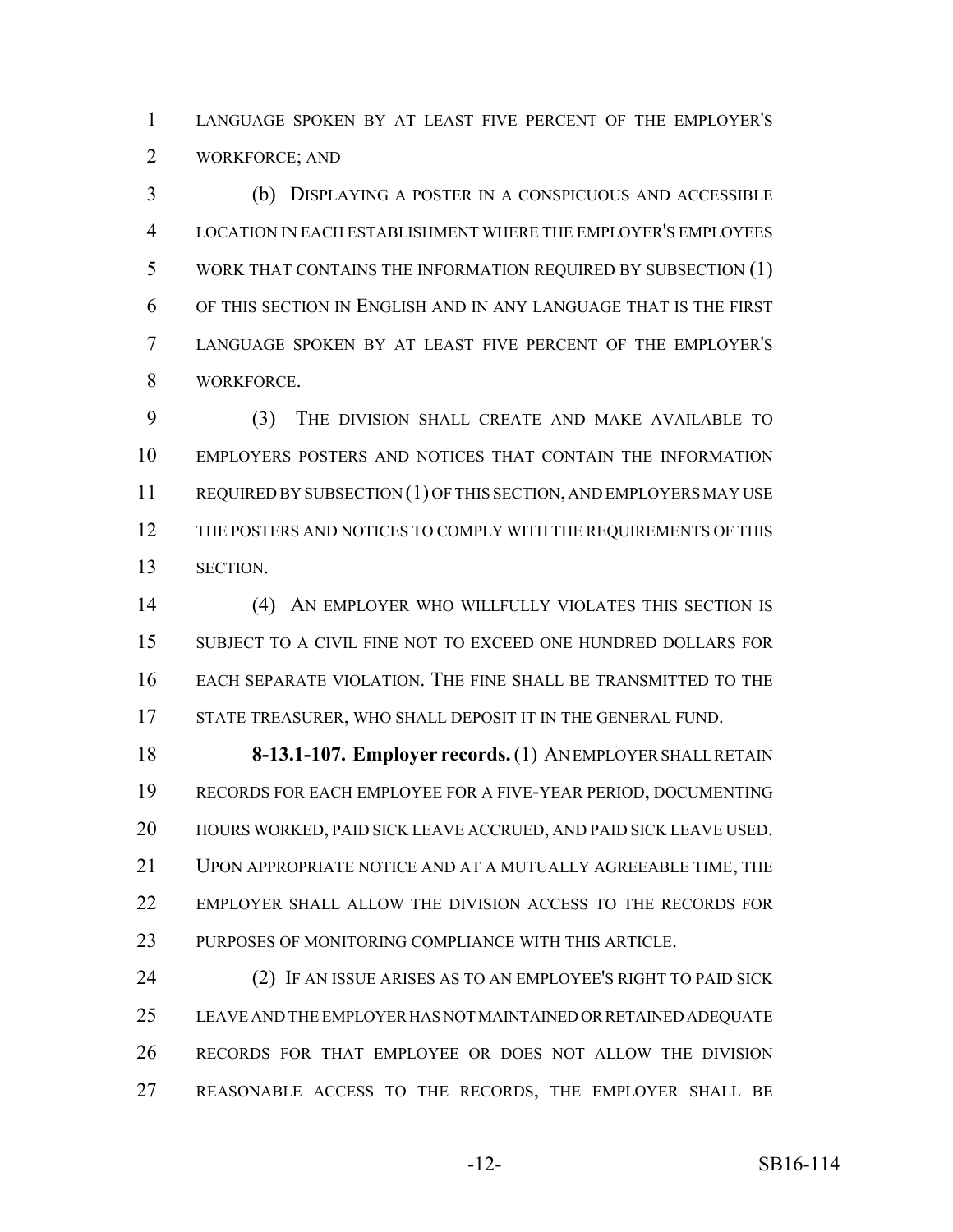PRESUMED TO HAVE VIOLATED THIS ARTICLE ABSENT CLEAR AND CONVINCING EVIDENCE TO DEMONSTRATE THE EMPLOYER'S COMPLIANCE.

 **8-13.1-108. Authority of director - rules.** THE DIRECTOR SHALL COORDINATE IMPLEMENTATION AND ENFORCEMENT OF THIS ARTICLE AND SHALL ADOPT RULES AS NECESSARY FOR SUCH PURPOSES.

 **8-13.1-109. Enforcement - judicial review of director's actions.** (1) THE DIRECTOR AND THE DIVISION HAVE JURISDICTION OVER THE ENFORCEMENT OF THIS ARTICLE AND SHALL EXERCISE ALL POWERS GRANTED UNDER ARTICLE 1 OF THIS TITLE TO ENFORCE THIS ARTICLE.

 (2) PURSUANT TO SECTION 8-1-130, ANY FINDINGS, AWARDS, OR ORDERS ISSUED BY THE DIRECTOR WITH RESPECT TO ENFORCEMENT OF THIS ARTICLE CONSTITUTE FINAL AGENCY ACTION, AND ANY PERSON AFFECTED BY SUCH FINAL AGENCY ACTION MAY SEEK JUDICIAL REVIEW AS PROVIDED IN SECTION 24-4-106, C.R.S.

 **8-13.1-110. Confidentiality of employee information - definition.** (1) AN EMPLOYER SHALL NOT REQUIRE AN EMPLOYEE, AS A CONDITION OF USING PAID SICK LEAVE, TO DISCLOSE THE DETAILS OF:

 (a) THE EMPLOYEE'S OR FAMILY MEMBER'S MEDICAL CONDITION; OR

 (b) ANY DOMESTIC ABUSE, SEXUAL ASSAULT, OR HARASSMENT 21 THAT GIVES RISE TO THE USE OF THE PAID SICK LEAVE.

 (2) (a) IF AN EMPLOYER HAS AN EMPLOYEE'S OR FAMILY MEMBER'S HEALTH INFORMATION OR INFORMATION PERTAINING TO AN EMPLOYEE'S OR FAMILY MEMBER'S DOMESTIC ABUSE, SEXUAL ASSAULT, OR HARASSMENT, THE EMPLOYER SHALL TREAT THE INFORMATION AS CONFIDENTIAL AND SHALL NOT DISCLOSE THE INFORMATION EXCEPT TO THE AFFECTED EMPLOYEE OR WITH THE PERMISSION OF THE AFFECTED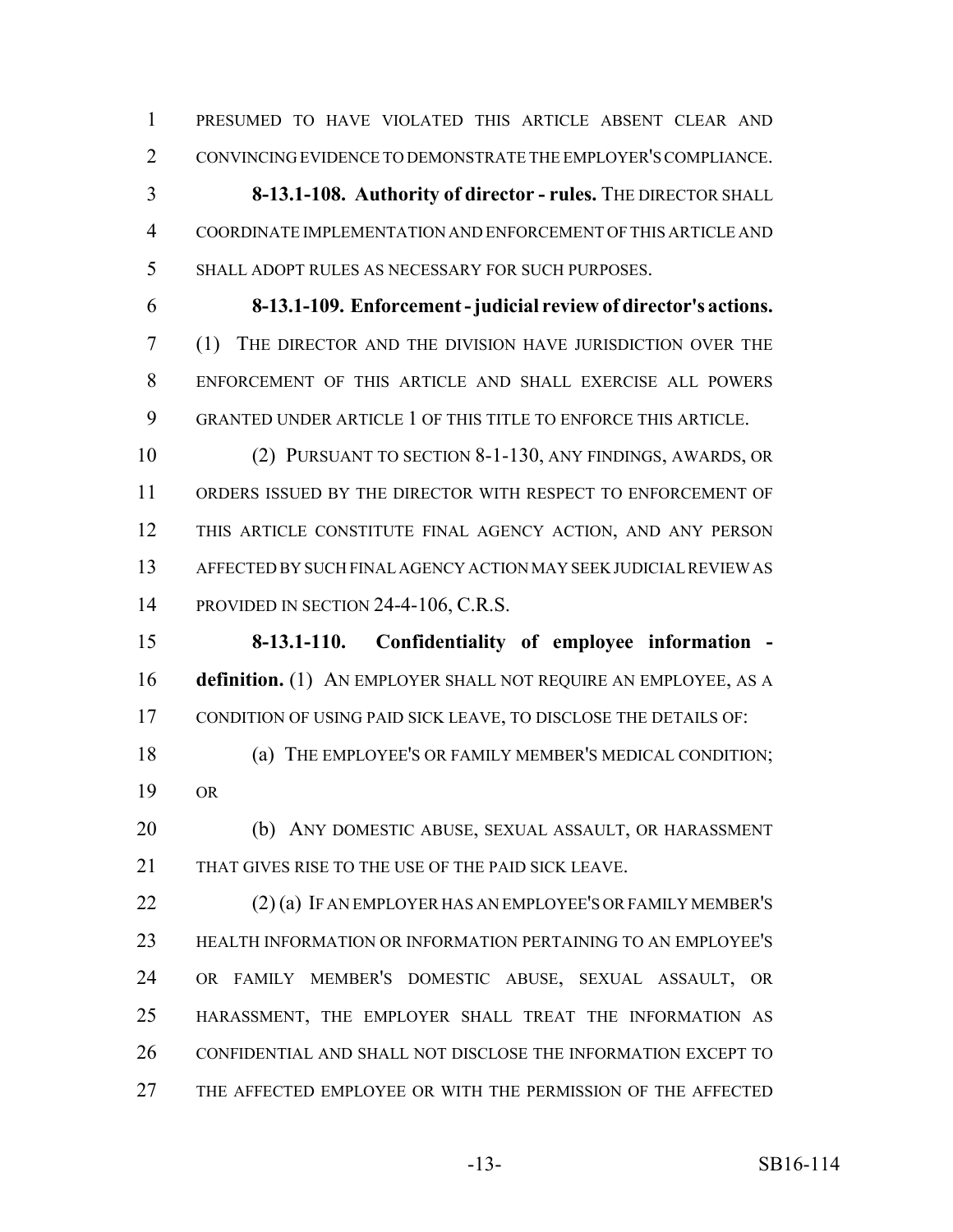EMPLOYEE.

 (b) AS USED IN THIS SUBSECTION (2), "AFFECTED EMPLOYEE" MEANS THE EMPLOYEE:

 (I) ABOUT WHOM THE HEALTH INFORMATION PERTAINS OR WHO IS THE VICTIM OF THE DOMESTIC ABUSE, SEXUAL ASSAULT, OR HARASSMENT; OR

 (II) WHOSE FAMILY MEMBER IS THE SUBJECT OF THE HEALTH INFORMATION OR IS THE VICTIM OF THE DOMESTIC ABUSE, SEXUAL ASSAULT, OR HARASSMENT.

 **8-13.1-111. Employers encouraged to provide more generous paid sick leave.** (1) NOTHING IN THIS ARTICLE DISCOURAGES OR PROHIBITS AN EMPLOYER FROM ADOPTING OR CONTINUING A PAID SICK LEAVE POLICY THAT IS MORE GENEROUS THAN THE PAID SICK LEAVE POLICY REQUIRED BY THIS ARTICLE.

 (2) NOTHING IN THIS ARTICLE DIMINISHES THE OBLIGATION OF AN EMPLOYER TO COMPLY WITH ANY CONTRACT, COLLECTIVE BARGAINING AGREEMENT, EMPLOYMENT BENEFIT PLAN, OR OTHER AGREEMENT PROVIDING EMPLOYEES WITH A MORE GENEROUS PAID SICK LEAVE POLICY THAN THE PAID SICK LEAVE POLICY REQUIRED BY THIS ARTICLE.

 (3) NOTHING IN THIS ARTICLE DIMINISHES THE RIGHTS OF PUBLIC EMPLOYEES REGARDING PAID SICK LEAVE OR THE USE OF PAID SICK LEAVE. **8-13.1-112. Other legal requirements applicable.** THIS ARTICLE

 PROVIDES MINIMUM REQUIREMENTS PERTAINING TO PAID SICK LEAVE AND DOES NOT PREEMPT, LIMIT, OR OTHERWISE AFFECT THE APPLICABILITY OF ANY OTHER LAW, RULE, REQUIREMENT, POLICY, OR STANDARD THAT PROVIDES FOR GREATER ACCRUAL OR USE OF PAID OR UNPAID SICK LEAVE BY EMPLOYEES OR THAT EXTENDS OTHER PROTECTIONS TO EMPLOYEES.